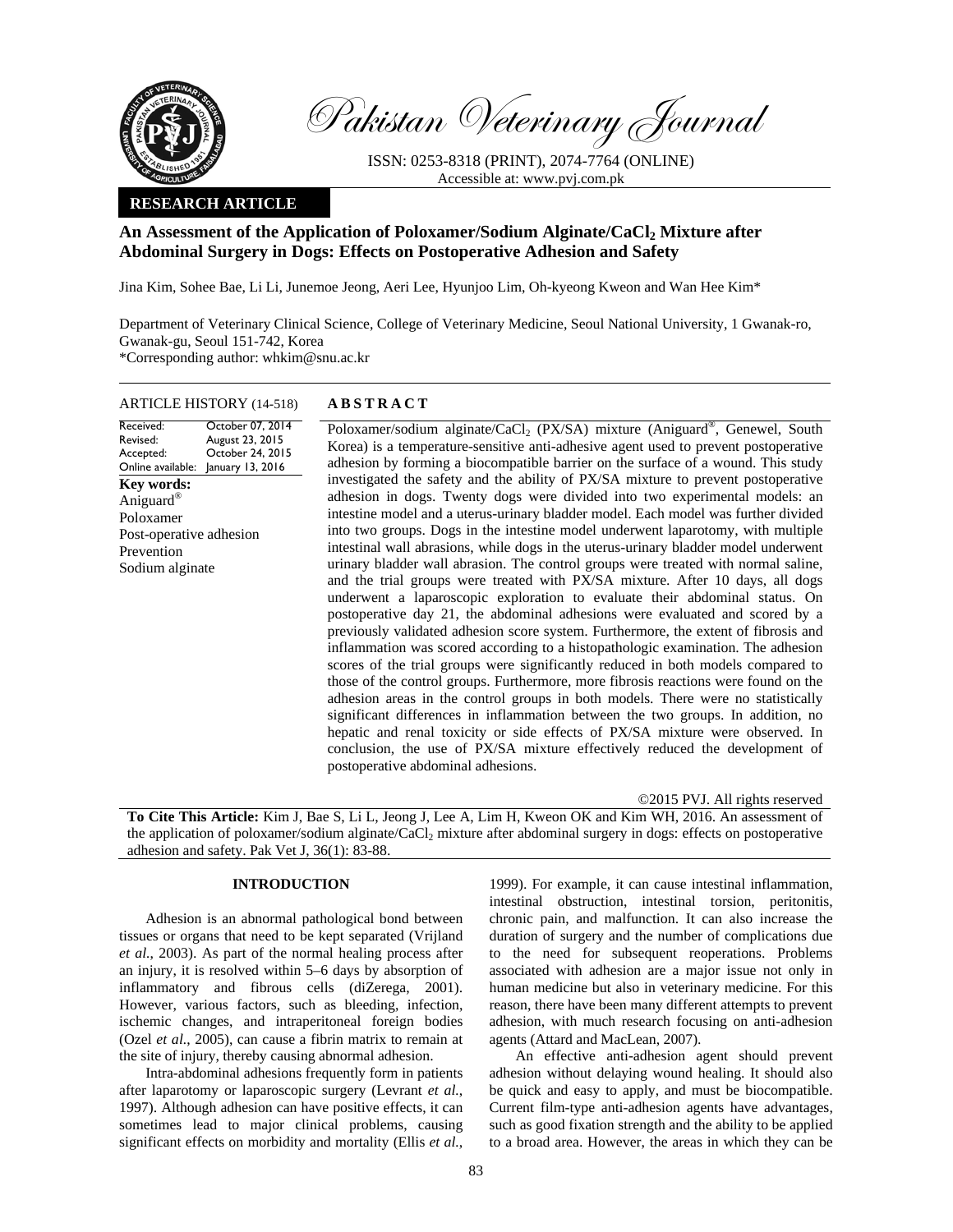applied are limited, and the film needs to be cut to cover the specific area (Becker *et al.*, 1996). Unlike film-type agents, solution-type agents are easy to use and can be applied quickly. However, their fixation performance is poor (Park *et al.*, 2011).

Poloxamer/sodium alginate/CaCl<sub>2</sub> (PX/SA) mixture (Aniguard®, Genewel, South Korea) is effective in preventing postoperative adhesion and forms a biocompatible barrier on the surface of a wound. In human medicine, PX/SA mixture has been proven to be safe and effective in a number of clinical experiments in many different fields, and it is commonly used in human medicine practice (Hong *et al.*, 2011; Park *et al.*, 2013; Sohn *et al.*, 2013).

The purpose of this study was to demonstrate the utility of PX/SA mixture in the prevention of intraabdominal adhesion formation after abdominal surgery in dogs, focusing on the product's effectiveness and safety.

## **MATERIALS AND METHODS**

This study was approved by institutional animal care and use committees of Seoul National University.

**Experimental groups:** Twenty female beagle dogs were included in this study. Dogs that had previously undergone abdominal surgery were excluded and divided into two experimental groups, with each group subdivided into two groups of equal number.

**Induction of adhesions:** The same surgical team performed all of the procedures in sterile conditions. In Experiment 1 (The intestine model) the entire abdominal cavity was explored, and dogs with existing abdominal adhesions were excluded. The ileocecal junction was identified, and homogenous petechial hemorrhages were created on the intestinal serosa  $(1.0 \times 1.0 \text{ cm})$  by scraping with a No. 15 blade at a distance of 3 cm from the cecum. Five distinct surgical lesions were made at intervals of 3 cm. The adjacent intestinal loop was then sutured with 4-0 polydioxanone (PDS® II, Ethicon, United Kingdom) at three equally distant points to induce adhesion.

In Experiment 2 (The uterus-urinary bladder model), all of the procedures were the same as those used in the intestine model. Homogenous petechial hemorrhages were created on the urinary bladder serosa  $(1.0\times1.0$  cm) by scraping with a No. 15 blade. One surgical lesion was made. The adjacent uterus body was then sutured with 4-0 PDS® II at one point.

After adequate hemostasis was achieved, abdominal lavage was performed using normal saline. In the control group, each lesion was coated with normal saline. In the trial group, the abraded tissues and adjacent organ were coated with PX/SA mixture.

**Midterm exploratory laparoscopy:** Each dog was placed in a dorsal recumbent position, and exploratory laparoscopy was performed using a two-cannula technique. A veress needle was inserted and a pneumoperitoneum was then established with  $CO<sub>2</sub>$ (maximal pressure, 10–15 mmHg). The site for the initial

trocar was a few centimeters craniolateral to the umbilicus on the right side. A laparoscope was inserted into the abdomen to explore the abdominal cavity. A second trocar was also inserted on the contralateral side for additional exploration.

**Macroscopic evaluation:** Ten days after the surgery, laparoscopy was performed to assess the extent of adhesions and possible complications. Twenty-one days after the surgery, relaparotomy was conducted to perform a macroscopic evaluation of the adhesion. The grade and severity of the adhesions were blindly evaluated by two surgeons. A previously validated adhesion score system (Belluco *et al*., 2001) was used to evaluate the intraabdominal adhesions (Table 1).

**Microscopic evaluation:** The adhesive sites including adjacent normal tissue were excised to evaluate histologic findings on postoperative day 21. A histopathologic examination was performed under a light microscope (BX50F4, Olympus Optical CO, Japan). The degree of fibrosis and inflammation was evaluated with the previously validated score system (Hooker *et al*., 1999) (Table 2).

**Table 1:** Adhesion score system for macroscopic evaluation.

| Adhesion characteristics            | Score |  |  |
|-------------------------------------|-------|--|--|
| <b>Extent of site involvement</b>   |       |  |  |
| None                                | 0     |  |  |
| < 25%                               |       |  |  |
| < 50%                               |       |  |  |
| <75%                                | 3     |  |  |
| < 100%                              | 4     |  |  |
| Type                                |       |  |  |
| None                                | n     |  |  |
| Filmy, transparent, avascular       |       |  |  |
| Opaque, transparent, avascular      |       |  |  |
| Opaque, capillaries present         | 3     |  |  |
| Opaque, large vessels present       | 4     |  |  |
| Tenacity                            |       |  |  |
| None                                | o     |  |  |
| Adhesion falls apart                |       |  |  |
| Adhesion lysed with traction        |       |  |  |
| Adhesion requiring sharp dissection | 3     |  |  |
| Possible total                      |       |  |  |
|                                     |       |  |  |

| Table 2: Adhesion score system for microscopic evaluation. |  |
|------------------------------------------------------------|--|
|------------------------------------------------------------|--|

| Fibrosis grade | Inflammation grade                     | Score |
|----------------|----------------------------------------|-------|
| None           | None                                   |       |
| Minimal, loose | Giant cells, lymphocytes, plasma cells |       |
| Moderate       | Giant cells, eosinophils, neutrophils  |       |
| Florid dense   | Many inflammatory cells, microabscess  |       |

**Evaluation of safety:** To evaluate the hepatic and renal toxicity of PX/SA mixture, a blood test was performed on the preoperative day and on postoperative days 1, 7, 14, and 21. The liver and kidney were harvested on postoperative day 21. All of the samples underwent histopathologic examination.

**Statistical analysis:** The results were analyzed with regard to statistical significance using nonparametric Mann-Whitney U-test. A *P* value of less than 0.05 was considered statistically significant. Data are reported as mean values, with the variability expressed as standard deviation.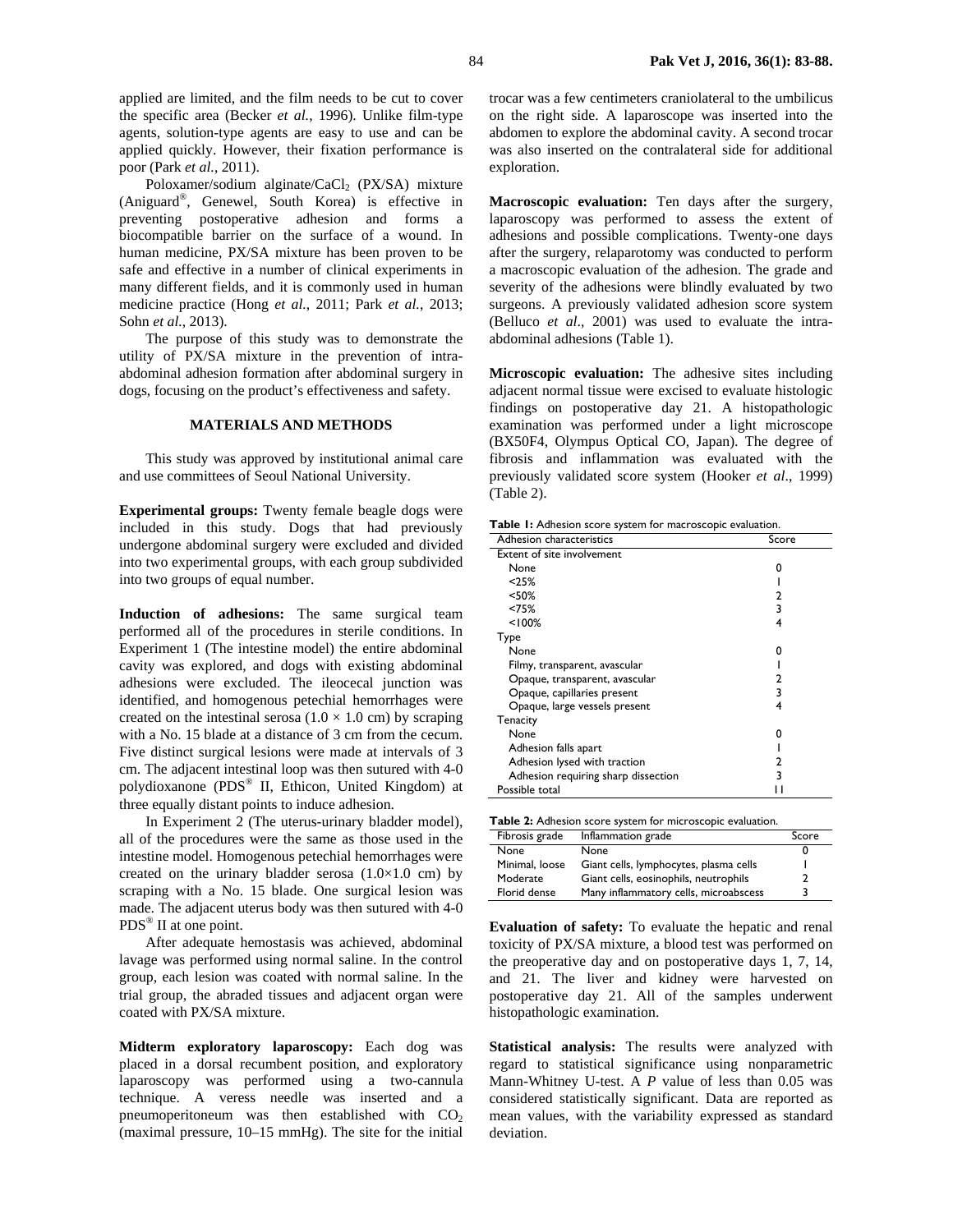**Assessment of adhesions and complications:** During the entire experiment, the animals were observed for general conditions, such as vitality, appetite, vomiting, nausea, fever, abdominal pain, dehydration, rash, and inflammation. The results revealed nothing of significance. Evaluations after both the midterm laparoscopy and relaparotomy showed no complications, such as peritonitis, inflammatory responses, or delayed wound healing. During the experimental period, none of the groups experienced incisional hernias, intra-abdominal abscesses, or main wound dehiscence.

**Macroscopic evaluation:** Although it is difficult to make a full objective evaluation from a laparoscopy, on a subjective level, the number of adhesions was reduced in the group that received PX/SA mixture. The abdominal cavity of the control group could not be fully evaluated because of the attachment of the intestines to the peritoneum and the intertwining of intestines. The appearances of the adhesions for the control groups of both models are shown in Fig. 1. In both experiments, adhesion score was significantly  $(P<0.05)$  higher in the control groups as compared to trial groups (Table 3; Fig. 2).

| Table 3: Macroscopic adhesion scores in all the groups of experiment |  |
|----------------------------------------------------------------------|--|
|----------------------------------------------------------------------|--|

|                                                | Extent of site | Type           | Tenacity       | Total          |  |
|------------------------------------------------|----------------|----------------|----------------|----------------|--|
|                                                | involvement    |                |                | score          |  |
| Experiment 1: The intestine model              |                |                |                |                |  |
| Control group                                  | $3 + 0.70$     | $2.6 \pm 0.54$ | $2\pm 0$       | $7.6 \pm 0.89$ |  |
| Trial group                                    | $0.8 + 0.83$   | $0.6 \pm 0.54$ | $1.2 \pm 1.09$ | $2.6 \pm 2.40$ |  |
| P value                                        | $0.008*$       | $0.008*$       | 0.31           | $0.008*$       |  |
| Experiment 2: The uterus-urinary bladder model |                |                |                |                |  |
| Control group                                  | $1.6 \pm 0.89$ | $1.6 + 0.5$    | $2\pm 0$       | $5.2 \pm 0.83$ |  |
| Trial group                                    | $0.4 \pm 0.54$ | $0.8 \pm 1.3$  | $0.8 + 1.09$   | $1.8 + 2.48$   |  |
| P value                                        | 0.056          | 0.222          | 0.151          | $0.032*$       |  |

Data are reported as mean values, with the variability expressed as standard deviation; \* Statistically significant from control groups in each experiment models (P<0.05).

**Microscopic evaluation:** Experiment 1: The intestine model: In the control group, the fibrosis score was 2.4 $\pm$ 0.54. In trial group, it was 0.8 $\pm$ 0.83. Statistical analysis indicated that the fibrosis score of the trial group was significantly lower than that of the control group  $(P<0.05)$ . In the control group, the inflammation score was 0.4±0.89. In trial group, it was 0.2±0.44. Statistical analysis indicated that there is no statistical difference between the two groups.

Experiment 2: The uterus-urinary bladder model: In the control group, the fibrosis score was  $2.2\pm0.44$ . In the trial group, it was 0.8±1.09. Statistical analysis indicated that the fibrosis score of the trial group was significantly lower than that of the control group (P<0.05).

In the control group, the inflammation score was  $0\pm 0$ . In the trial group, it was  $0±0$ . Statistical analysis indicated that there is no statistical difference between the two groups. Histopathologic examinations of fibrosis and inflammation for all groups are shown in Fig. 3.

**Adhesion frequency:** In the intestine model, there were twenty-four adhesion sites in the control group and seven in the trial group. Although adhesion was also confirmed at various sites, the most frequent adhesion site in both groups was between the intestinal serosa. In the uterusurinary bladder model, there were eight adhesion sites in the control group and two in the trial group. The most frequent adhesion site in both groups was the urinary bladder to broad ligament of the uterus. The second most frequent adhesion site in both groups was the urinary bladder to the uterine horn.

#### **Safety evaluation:**

*Blood tests:* The blood cell count test and blood chemistry test of the inflammatory response and major organ toxicity revealed no significant differences between the control and trial groups. The results of the blood analysis are shown in Fig. 4.

*Histology of the liver and kidney:* Abnormal histopathological changes were not detected in any of the animals. The appearance of the liver and kidney samples of both groups is shown in Fig. 5.

#### **DISCUSSION**

The incidence rate of adhesive intestinal obstruction after abdominal surgery has been increasing steadily over the years and surgical intervention is needed in most cases (Menzies and Ellis, 1990). Postoperative adhesion is also a frequent problem in the veterinary field. Therefore, active use of anti-adhesion agents, such as Poloxamer/sodium alginate/CaCl<sub>2</sub> (PX/SA) mixture, is urgently required in veterinary medicine. However, there have been a few studies 123 of its use in dogs and cats. Thus, there is a lack of information on appropriate dosages and its applicability in various types of surgery. Given the lack of clinical application of PX/SA mixture in the field, further studies are needed. Therefore, we investigated the utility of PX/SA mixture in the prevention of postoperative adhesion in dogs, focusing on the effects and safety of the product.

The results of the macroscopic and microscopic evaluation of adhesion in both models showed that the adhesion incidence was significantly reduced when PX/SA mixture was applied (P<0.05).

According to the macroscopic evaluation of adhesion, the most frequently observed adhesion site was between intestinal serosa in the intestine model (Singer *et al*., 1996). The adhesion formation rate increased in the order of intestinal serosa to parietal peritoneum, intestinal serosa to intestinal mesentery, intestinal serosa to falciform fat, and intestinal serosa to omentum. More adhesions were found in other areas, including the intestinal mesentery to parietal peritoneum. Keeping in mind that one of the main reasons for adhesion-induced intestinal obstruction is the adhesion between intestines, the results reveal the importance of preventing adhesion when performing abdominal surgery (diZerega, 2001; Attard and MacLean, 2007).

According to the microscopic evaluation, some inflammatory cells were found in localized areas in both groups of the intestine model. These included lymphocytes, plasma cells, macrophages, and neutrophils. However, the amount was very low, suggesting that the cells were not a pathological inflammatory reaction. Therefore, the application of PX/SA mixture does not cause inflammation (Hong *et al.*, 2011).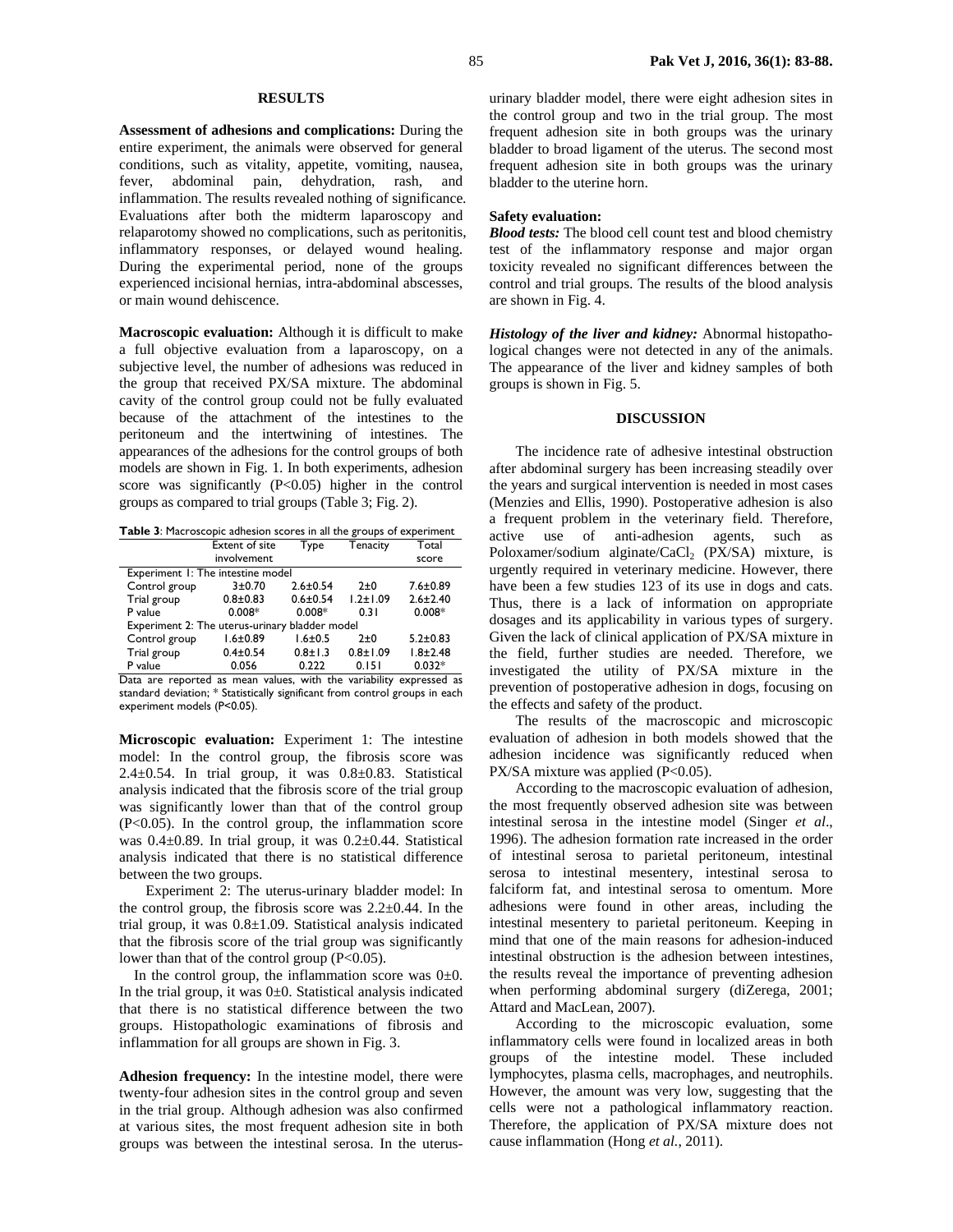

**Fig. 1:** Mid-term exploratory laparoscopy in the control groups of both models. (A), (B): Attachment of the intestines to the peritoneum and intertwining of the intestines were observed. (C), (D): The urinary bladder attached to the uterine horn and broad ligament of the uterus.



**Fig. 2**: Macroscopic adhesion. (A): In the control group of the intestine model, the most frequent adhesion site was between the intestinal serosa. (C): In the control group of the uterus-urinary bladder model, adhesion was confirmed between the urinary bladder, broad ligament of the uterus, and uterine horn. (B), (D): In the trial groups of both models, no adhesion was confirmed except at sutured sites.



**Fig. 3**: Microscopic adhesion. Histopathological examinations of fibrosis and inflammation in all groups. (A), (C): In the control groups of both models, moderate to dense fibrosis was confirmed at adhesion sites. (B), (D): Relative to the control groups, loose fibrosis was confirmed in the trial groups of both models. (H & E stain, scale bars=200 µm).



**Fig. 4:** Blood analysis. There is no statistical difference between the two groups (*P*<0.05). (A): WBC (B): ALT (C): AST (D): ALP (E): GGT (F): BUN (G): Creatinine.



**Fig. 5:** Histology of the liver and the kidney. Abnormal histopathological changes were not detected in any of the animals. (A), (C): In the control groups (B), (D): In the trial groups. (H & E stain, scale bars=200 µm).

The blood test, which was conducted to evaluate the safety of PX/SA mixture, revealed no significant differences in the level of WBC, ALT, AST, ALP, GGT, BUN, and creatinine between the two groups. Although temporary increases in the values of WBC, AST, ALP, GGT, and Creatinine were identified after surgery, the values were identified to be within the normal range and later returned to preoperative values. Furthermore, histopathologic examination of the liver and kidney revealed no toxic change. Thus, the application of PX/SA mixture is harmless to the body and does not affect vital organs (Singh-Joy and McLain, 2007; Jeong *et al*., 2009).

PX/SA mixture is commercialized under the name of Guardix-SG**®** (Genewel, South Korea) in human medicine.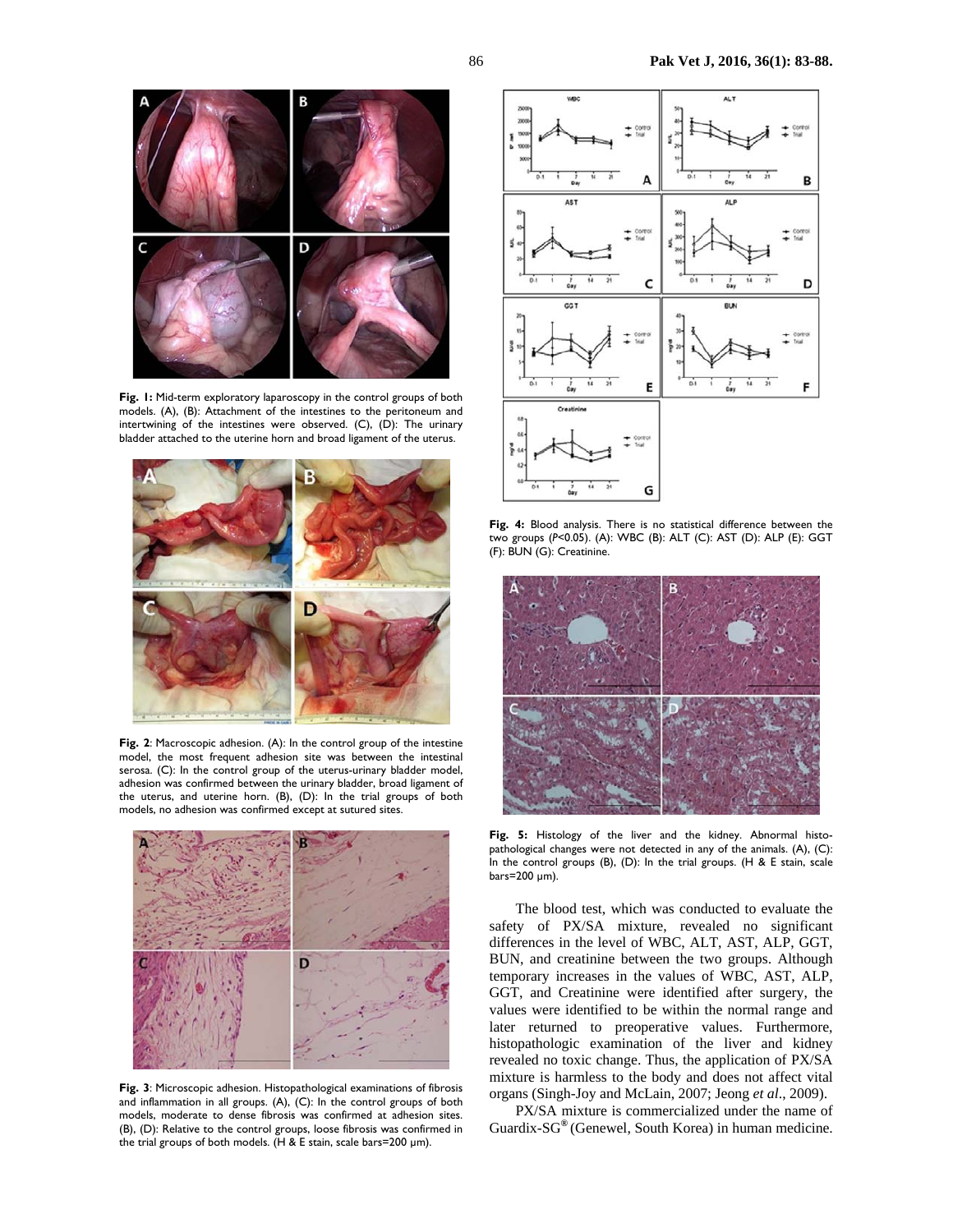Guardix-SG**®** has already been shown to be effective and safe in preclinical and clinical experiments (Hong *et al.*, 2011; Park *et al.*, 2013; Sohn *et al.*, 2013). Aniguard**®**, which is made of same component as Guardix-SG**®**, is commercialized for use in veterinary clinical medicine. It is a safe, temperature sensitive anti-adhesion agent (Li *et al.*, 1996) that is made by poloxamer cross-linked sodium alginate and  $CaCl<sub>2</sub>$  to the biocompatible polymer. Poloxamer is widely used in the pharmaceutical field (Patel *et al.*, 2009) because it relatively well dissolves hydrophobic drugs and the component polyethylene glycol is hydrophilic (Singh-Joy and McLain, 2007) and known to prevent tissue adhesion by preventing cell attachment (Leach and Henry, 1990). However, the adhesion prevention efficacy is not easily maintain because polyethylene glycol is easily diluted and absorbed by body fluid. Therefore, cross-linked sodium alginate was added to increase the safety of poloxamer. Sodium alginate is easily cross-linked by divalent cations such as  $CaCl<sub>2</sub>$  to form a gel. So, PX/SA mixture has flowability under 25°C in the form of a solution and form a gel at room temperature greater than 25°C (Kwon *et al.*, 2006; Yu *et al.*, 2014). Therefore, not only can it be easily injected using syringes, but it also prevents adhesion by acting as a physiological barrier. It can be applied to many types of surgeries frequently performed in veterinary clinical medicine, such as gastrointestinal surgery, urolith removal, and other intra-abdominal surgeries where postoperative adhesion of the surrounding tissues can cause major clinical problems (Adin, 2011). Intraabdominal surgery, especially gastrointestinal and urinary surgery, may be repeated because of the high recurrence risk of intestinal foreign bodies and urinary tract stones. Adhesions that occur after disk surgery make it difficult to expose a surgical window during reoperation. Furthermore, excessive traction while separating the adhesion and opening the surgical window may cause nerve damage (Songer *et al.*, 1990). In these situations, the application of PX/SA mixture reduces the risk of tissue damage and bleeding during separation of the adhesion, increases safety by shortening the reoperation time, and saves reoperation costs by preventing possible additional surgery and adhesion-induced complications (Ray *et al.*, 1998). It is anticipated that PX/SA mixture can be applied not only in abdominal and thoracic surgery, but also in orthopedic surgery (Yu *et al.*, 2012) where adhesion frequently occurs between tendons and ligaments (Oh *et al.*, 2011). Moreover, it can be used in other procedures, such as endoscopy, laparoscopy, and thoracoscopy. As a result, PX/SA mixture significantly reduced the development of postoperative abdominal adhesions, and had no hepatic and renal toxicity or side effects.

**Conclusions:** PX/SA mixture is an easy to use temperature-sensitive anti-adhesive agent, with "reverse thermal gelation" activity. Its application after various types of veterinary surgery is a very effective method for reducing adhesion formation. Moreover, it is harmless to vital organs and does not cause inflammation. We suggest that PX/SA mixture is an effective, convenient, and safe agent to prevent postoperative abdominal adhesion.

#### **REFERENCES**

- Adin CA, 2011. Complications of ovariohysterectomy and orchiectomy in companion animals. Vet Clin North Am Small Anim Pract, 41: 1023-1039.
- Attard J-AP and MacLean AR, 2007. Adhesive small bowel obstruction: Epidemiology, biology and prevention. Can J Surg, 50: 291.
- Becker JM, Dayton MT, Fazio VW, Beck DE, Stryker SJ *et al.*, 1996. Prevention of postoperative abdominal adhesions by a sodium hyaluronate-based bioresorbable membrane: A prospective, randomized, double-blind multicenter study. J Am Coll Surg, 183: 297-306.
- Singer ER, Livesey MA, Barker IK, Hurtig MB and Conlon PD, 1996. Utilization of the serosal scarification model of postoperative intestinal adhesion formation to investigate potential adhesionpreventing substances in the rabbit. Can J Vet Res, 60: 305.
- diZerega GS and Campeau JD, 2001. Peritoneal repair and post-surgical adhesion formation. Hum Reprod Update, 7: 547-555.
- Ellis H, Moran BJ, Thompson JN, Parker MC, Wilson MS *et al.*, 1999. Adhesion-related hospital readmissions after abdominal and pelvic surgery: A retrospective cohort study. Lancet, 353: 1476-1480.
- Belluco C, Meggiolaro F, Pressato D, Pavesio A, Bigon E *et al*., 2001. Prevention of postsurgical adhesions with an autocrosslinked hyaluronan derivative gel. J Surg Res, 100: 217-221.
- Hong JH, Choe JW, Kwon GY, Cho DY, Sohn DS *et al.*, 2011. The effects of barrier materials on reduction of pericardial adhesion formation in rabbits: A comparative study of a hyaluronan-based solution and a temperature sensitive poloxamer solution/gel material. J Surg Res, 166: 206-213.
- Hooker GD, Taylor BM and Driman DK, 1999. Prevention of adhesion formation with use of sodium hyaluronate-based bioresorbable membrane in a rat model of ventral hernia repair with polypropylene mesh-a randomized, controlled study. Surgery, 125: 211-216.
- Jeong W-S, Seong Y-S, Kwon Y-S and Jang K-H, 2009. Dose related effects of poloxamer/sodium alginate mixture in prevention of postoperative adhesion formation in dogs. J Vet Clin, 26: 547-555.
- Kwon SW, Lim SH, Lee YW, Lee YG, Chu BY *et al.,* 2006. Anti-adhesive effect of poloxamer/alginate/  $\text{calc}_2$  mixture in the rat model. J Korean Surg Soc, 71: 280-287.
- Leach RE and Henry RL, 1990. Reduction of postoperative adhesions in the rat uterine horn model with poloxamer 407. Am J Obstet Gynecol, 162: 1317-1319.
- Levrant SG, Bieber EJ and Barnes RB, 1997. Anterior abdominal wall adhesions after laparotomy or laparoscopy. J Am Assoc Gynecol Laparosc, 4: 353-356.
- Li C, WK Palmer and Johnston TP, 1996. Disposition of poloxamer 407 in rats following a single intraperitoneal injection assessed using a simplified colorimetric assay. | Pharm Biomed Anal, 14: 659-665.
- Menzies D and Ellis H, 1990. Intestinal obstruction from adhesions-how big is the problem? Ann R Coll Surg Engl, 72: 60.
- Oh CH, Oh JH, Kim SH, Cho JH, Yoon JP *et al.*, 2011. Effectiveness of subacromial anti-adhesive agent injection after arthroscopic rotator cuff repair: Prospective randomized comparison study. Clin Orthop Surg, 3: 55-61.
- Ozel H, Avsar FM, Topaloglu S and Sahin M, 2005. Induction and assessment methods used in experimental adhesion studies. Wound Repair Regen, 13: 358-364.
- Park JS, Cha SJ, Kim BG, Choi YS, Kwon GY *et al.,* 2011. An assessment of the effects of a hyaluronan-based solution on reduction of postsurgical adhesion formation in rats: A comparative study of hyaluronan-based solution and two film barriers. J Surg Res, 168: 49-55.
- Park KS, Lee KE, Ku DH, Kim S-J, Park WS *et al.,* 2013. Antiadhesive effect and safety of oxidized regenerated cellulose after thyroidectomy: A prospective, randomized controlled study. J Korean Surg Soc, 84: 321-329.
- Park SO, Han J, Minn KW and Jin US, 2013. Prevention of capsular contracture with guardix-sg® after silicone implant insertion. Aesthetic Plast Surg, 37: 543-548.
- Patel HR, Patel RP and Patel M, 2009. Poloxamers: A pharmaceutical excipients with therapeutic behaviors. Int J Pharmtech Res, 1: 299- 303.
- Ray NF, Denton WG, Thamer M, Henderson SC and Perry S, 1998. Abdominal adhesiolysis: Inpatient care and expenditures in the united states in 1994. J Am Coll Surg, 186: 1-9.
- Singh-Joy SD and McLain VC, 2007. Safety assessment of poloxamers 101, 105, 108, 122, 123, 124, 181, 182, 183, 184, 185, 188, 212, 215, 217, 231, 234, 235, 237, 238, 282, 284, 288, 331, 333, 334, 335, 338,